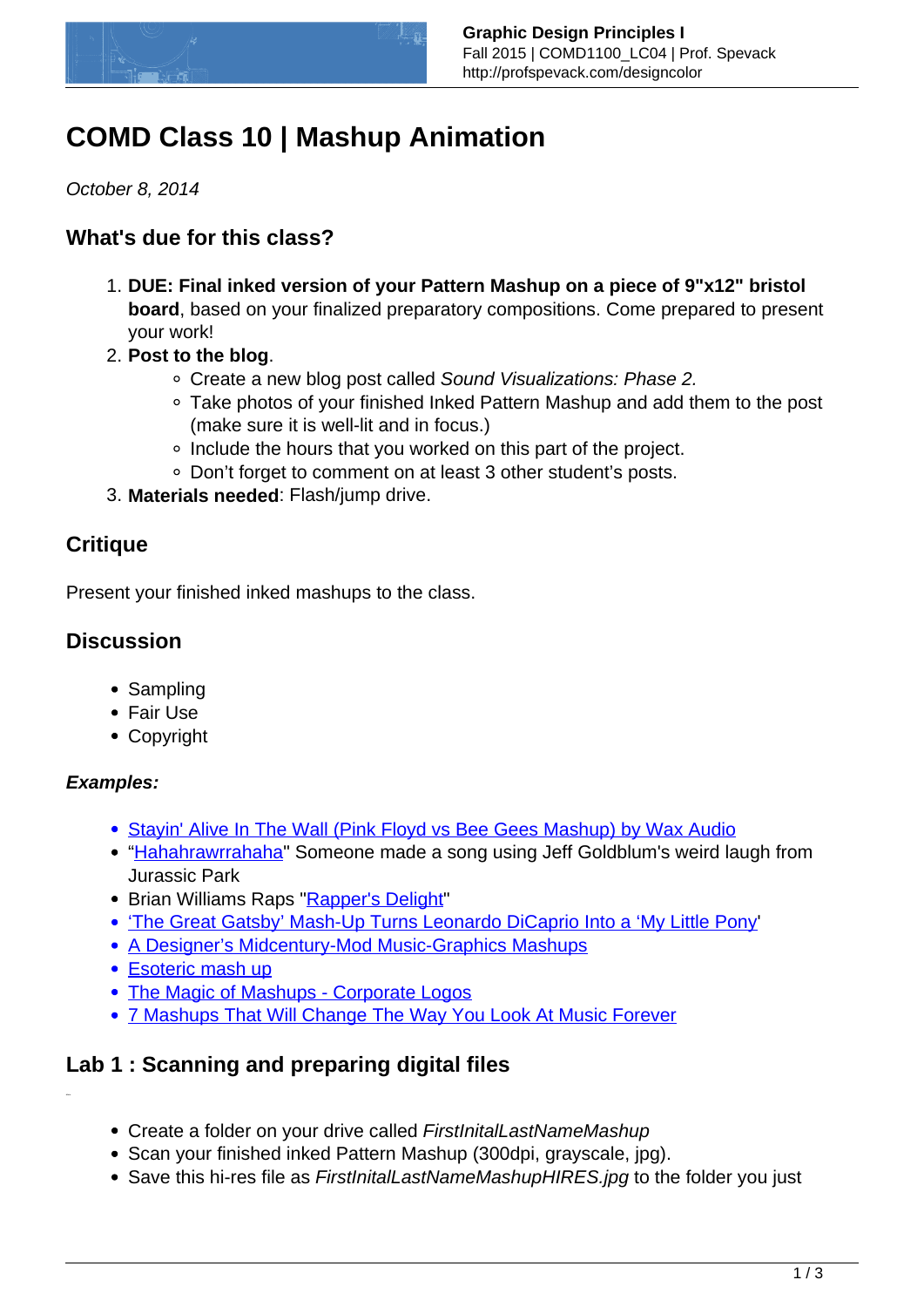

created.

- Open your file in Photoshop, rename it FirstInitalLastNameAnimatedMashup.jpg and save it to the same folder. Make the following adjustments:
	- Image size: 72 dpi, constrain proportions
	- Color Mode: RGB
- SAVE AGAIN.

Using the slice tool, slice up each pattern square for use in your animation.

## **LAB 2: Animating your mashup**

You will create an animation using the sample files provided ([here\)](https://www.dropbox.com/sh/kvlbpmap45zxic6/AAB9l53xGAo8x7y5qF_tfVWBa?dl=0) and then repeat the process with your own images once your inked mashup has been scanned.

- 1. Visit [animatron.com](https://editor.animatron.com)
- 2. Watch the starter tutorial.
- 3. Create an account or login via social media.
- 4. From the Animatron icon in the upper left corner, choose **Project > New Project.**
- 5. [Name the project:](http://kb.animatron.com/kb/project/how-do-i-name-and-rename-projects) FirstInitalLastNameAnimatedMashup
- 6. From the Animatron icon in the upper left corner, choose [Import: Image, SVG, Audio,](http://kb.animatron.com/kb/project/how-do-i-import-images-audio-svgs-fonts-and-video-into-my-project) [Font](http://kb.animatron.com/kb/project/how-do-i-import-images-audio-svgs-fonts-and-video-into-my-project)
- 7. Navigate to the sample images or your own sliced images and import.
- 8. Click on the Project Library button, you should see all the images.
- 9. Set the size of the project to: 864 high x 648 wide
- 10. Move the Time Duration Flag to 2 seconds.
- 11. Now you are ready to begin!

#### **Guidelines:**

- Create a minimum 2 second animation using slices from your scanned inked Pattern Mashup.
- Start with a blank screen (at 0 seconds) and animate the sliced images onto the screen to assemble the mashup using translate, rotate, scale and opacity tweens (at 1 second).
- Then copy and paste the starting keyframes (at 0 seconds) to the 2 second marker. This will allow the animation to loop (blank screen > assembled mashup > blank screen).
- Adjust the keyframes so that there is a pause/hold around the 1 second marker. We want to be able to see the assembled mashup for a brief time before it breaks apart again.
- If you'd like to increase your animation to longer than 2 seconds that's fine too.

#### **Tutorials:**

#### [What is a TWEEN?](http://kb.animatron.com/kb/animation/what-s-a-tween-and-how-do-i-create-one)

The four types of tweens in Animatron are: